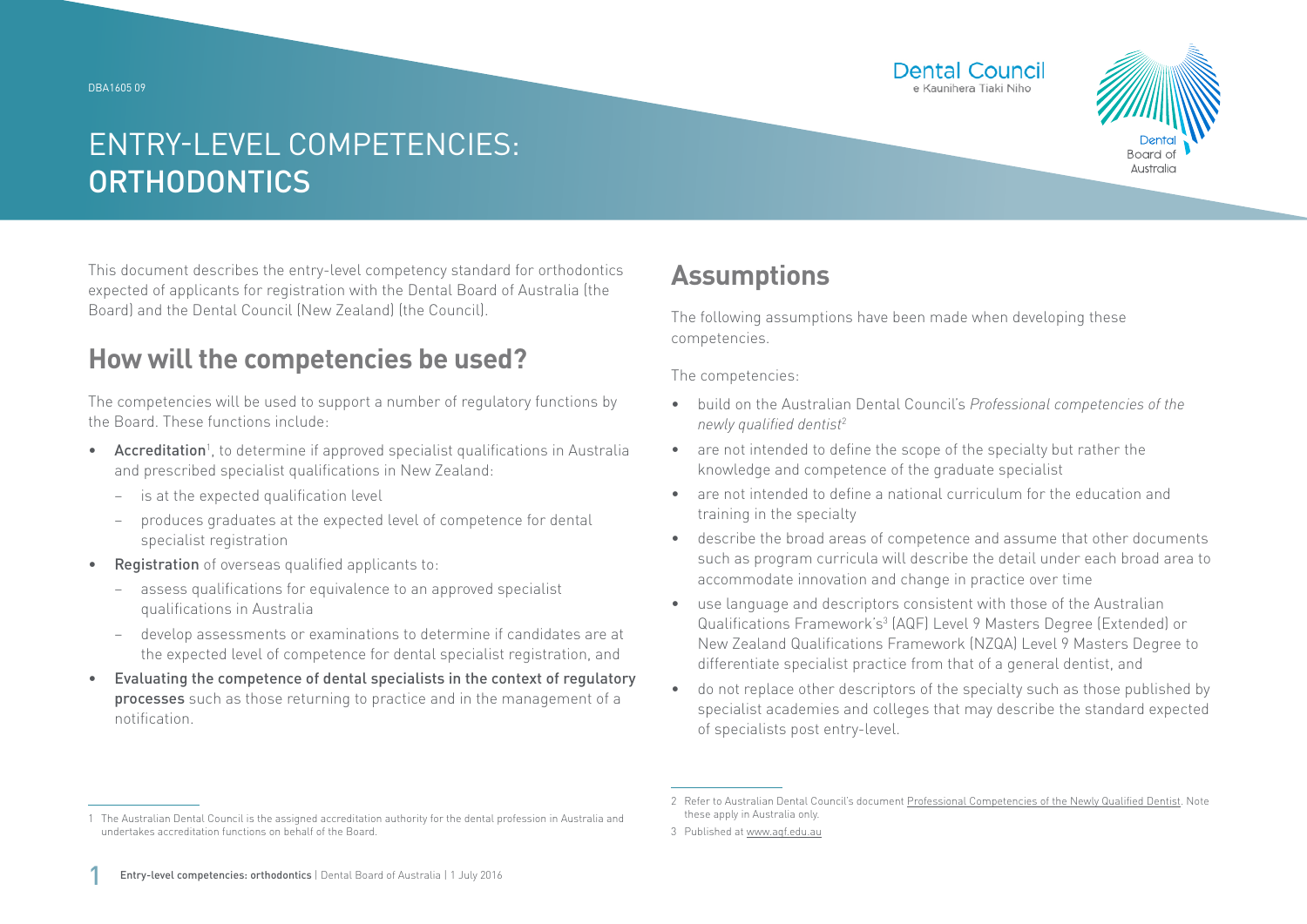### **How to read the competencies**

The competencies should be read:

- with an understanding of how they are to be used, and
- in the context of how they are relevant to the particular specialty this will mean that competencies generic to all specialties may be demonstrated differently in each specialty.

© AUSTRALIAN HEALTH PRACTITIONER REGULATION AGENCY and DENTAL BOARD OF AUSTRALIA, 2016

This publication may be copied, transmitted and distributed for educational or research purposes

## **Definition**

### **Australia**

Dental Board of Australia *List of approved specialties*<sup>4</sup> .

#### Orthodontics is defined as:

*The branch of dentistry that is concerned with the supervision, guidance and correction of the growing and mature dentofacial structures; it includes the diagnosis, prevention, interception and treatment of all forms of malocclusion of the teeth and associated alterations in their surrounding structures.*

### **New Zealand**

The *Health Practitioners Competence Assurance Act* (the Act) describes a scope of practice as the health service that a practitioner registered in that scope of practice is permitted to perform, subject to any conditions for the time being imposed by the responsible authority.

The Council publishes a scope of practice as a Notice in the New Zealand Gazette under section 11 of the Act.

The scope of practice for Orthodontics $^5$  is described as:

*Orthodontic specialists practise in the branch of dentistry that is concerned with the supervision, guidance and correction of the growing and mature dentofacial structures and includes the diagnoses, prevention, interception and treatment of all forms of malocclusion of the teeth and associated alterations in their surrounding structures.*

*Specialist orthodontics is undertaken by a dental practitioner who possesses additional postgraduate qualifications, training, and experience recognised by the Council as appropriate for registration.*

<sup>4</sup> Published at [www.dentalboard.gov.au/Registration-Standards](http://www.dentalboard.gov.au/Registration-Standards.aspx)

<sup>5</sup> Published at [www.dcnz.org.nz/i-practise-in-new-zealand/dentists-and-dental-specialists/scopes-of-practice](http://www.dcnz.org.nz/i-practise-in-new-zealand/dentists-and-dental-specialists/scopes-of-practice)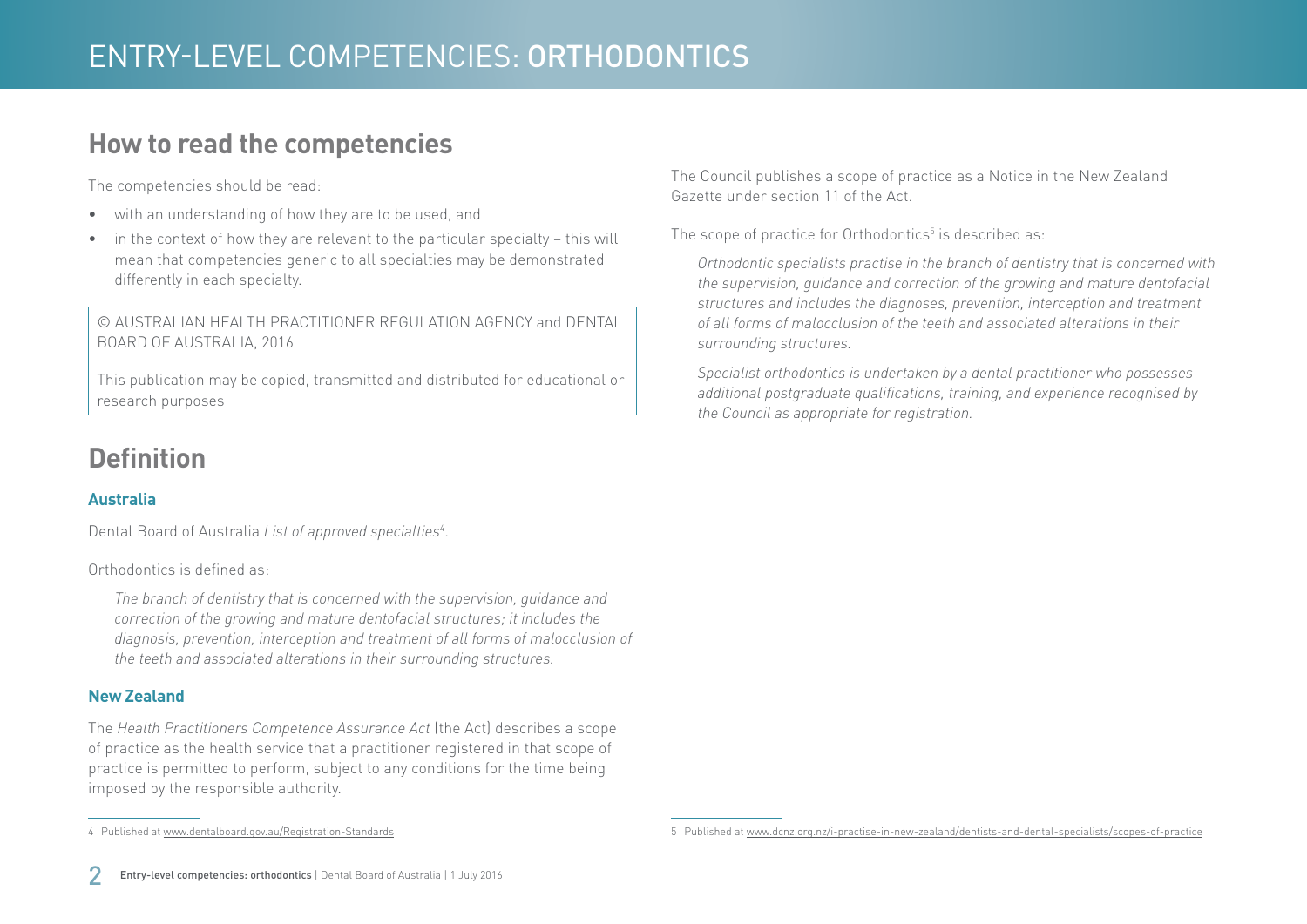# ENTRY-LEVEL COMPETENCIES: ORTHODONTICS

| <b>Domain</b>                                                                                                                                                                                                                     | <b>Competencies</b>                                                                                                                                                                                                                                                                                                                                                                                                                                                                                                                                                                                                                                                                                                                                                                                                                                                                                                                                                                                                                                                                                                                                                                                                                                                                                |
|-----------------------------------------------------------------------------------------------------------------------------------------------------------------------------------------------------------------------------------|----------------------------------------------------------------------------------------------------------------------------------------------------------------------------------------------------------------------------------------------------------------------------------------------------------------------------------------------------------------------------------------------------------------------------------------------------------------------------------------------------------------------------------------------------------------------------------------------------------------------------------------------------------------------------------------------------------------------------------------------------------------------------------------------------------------------------------------------------------------------------------------------------------------------------------------------------------------------------------------------------------------------------------------------------------------------------------------------------------------------------------------------------------------------------------------------------------------------------------------------------------------------------------------------------|
| 1. Professionalism                                                                                                                                                                                                                | Generic                                                                                                                                                                                                                                                                                                                                                                                                                                                                                                                                                                                                                                                                                                                                                                                                                                                                                                                                                                                                                                                                                                                                                                                                                                                                                            |
| On graduation a dental specialist<br>will have the knowledge and<br>skills to demonstrate autonomy,<br>expert judgement, adaptability<br>and responsibility as a<br>practitioner and show leadership<br>in the dental profession. | A graduate specialist is expected to be competent in the following, as relevant to the specialty:<br>recognising the personal limitations and scope of the specialty and knowing when to refer or seek advice appropriately<br>b.<br>practising with personal and professional integrity, honesty and trustworthiness<br>providing patient-centred care, including selecting and prioritising treatment options that are compassionate and respectful of patients' best<br>interests, dignity and choices and which seek to improve community oral health<br>understanding and applying the moral, cultural, ethical principles and legal responsibilities involved in the provision of specialist dental care<br>d.<br>to individual patients, to communities and populations<br>displaying appropriate professional behaviour and communication towards all members of the dental team and referring health practitioner/s<br>е.<br>understanding and applying legislation including that related to record-keeping<br>demonstrating specialist professional growth and development through research and learning<br>q.<br>supporting the professional development and education for all members of the dental and/or health community, and<br>h.<br>demonstrating leadership in the profession. |
| <b>2. Communication and social</b><br><b>skills</b><br>On graduation a dental specialist<br>will be able to interpret and<br>transmit knowledge, skills and<br>ideas to dental and non-dental<br>audiences.                       | Generic<br>A graduate specialist is expected to be competent in the following, as relevant to the specialty:<br>identifying and understanding a patient's, or their parent's, guardian's or carer's expectations, desires and attitudes when planning and<br>a <sub>z</sub><br>delivering specialist treatment<br>communicating effectively with patients, their families, relatives and carers in a manner that takes into account factors such as their age,<br>intellectual development, social and cultural background<br>use of technological and telecommunication aids in planning and delivering specialist treatment<br>C.<br>communicating effectively in all forms of health and legal reporting, and<br>d.<br>interpreting and communicating knowledge, skills and ideas.<br>е.                                                                                                                                                                                                                                                                                                                                                                                                                                                                                                        |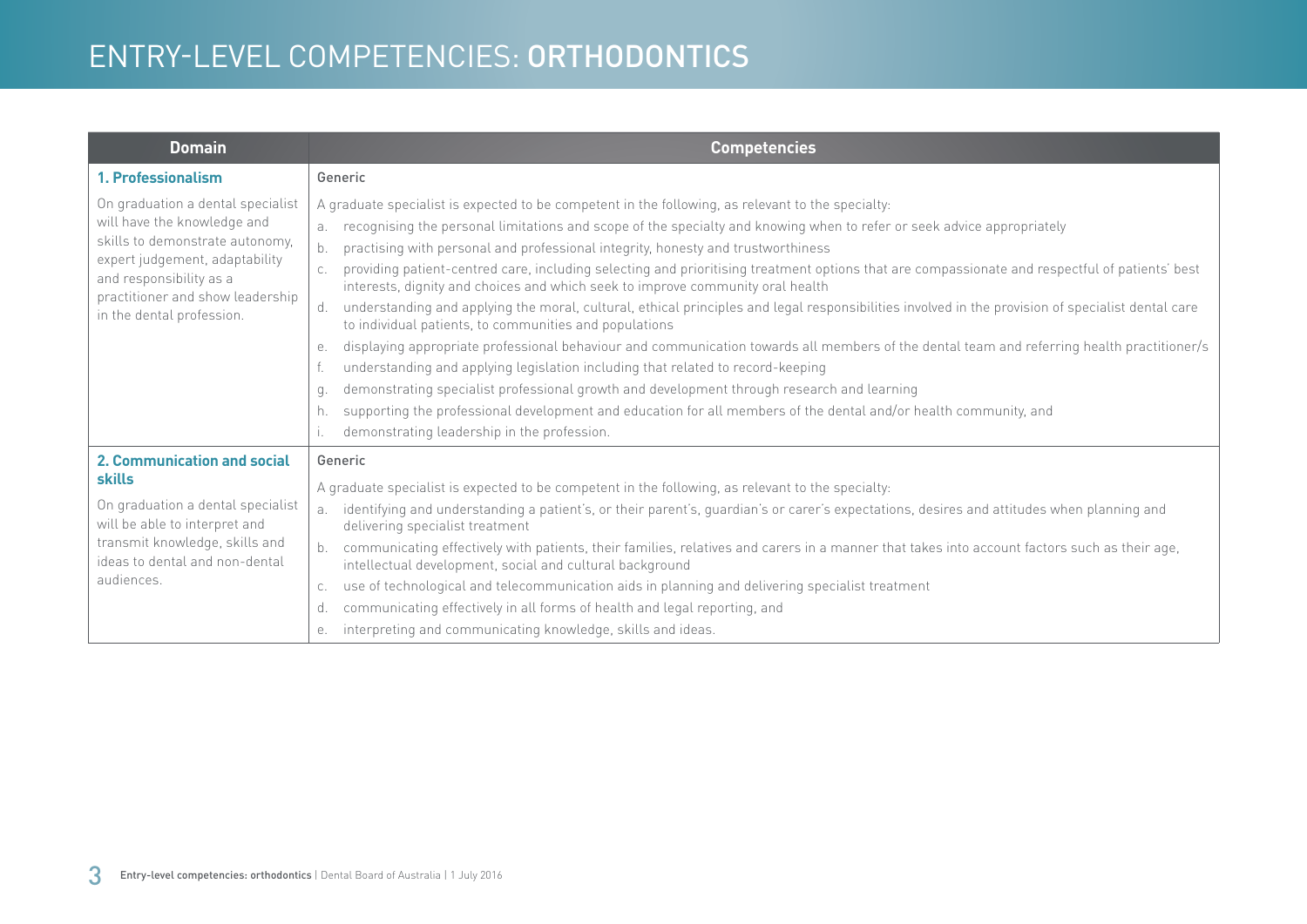# ENTRY-LEVEL COMPETENCIES: ORTHODONTICS

| <b>Domain</b>                                                                                                                                                                                                                                                                                                                                                           | <b>Competencies</b>                                                                                                                                                                                                                                                                                                                                                                                                                                                                                                                                                                                                                                                                                                                                                                                                                                                                                                                                                                                                                                                                                                                                                                                                                                                                                                                        |
|-------------------------------------------------------------------------------------------------------------------------------------------------------------------------------------------------------------------------------------------------------------------------------------------------------------------------------------------------------------------------|--------------------------------------------------------------------------------------------------------------------------------------------------------------------------------------------------------------------------------------------------------------------------------------------------------------------------------------------------------------------------------------------------------------------------------------------------------------------------------------------------------------------------------------------------------------------------------------------------------------------------------------------------------------------------------------------------------------------------------------------------------------------------------------------------------------------------------------------------------------------------------------------------------------------------------------------------------------------------------------------------------------------------------------------------------------------------------------------------------------------------------------------------------------------------------------------------------------------------------------------------------------------------------------------------------------------------------------------|
| 3. Critical thinking                                                                                                                                                                                                                                                                                                                                                    | Generic                                                                                                                                                                                                                                                                                                                                                                                                                                                                                                                                                                                                                                                                                                                                                                                                                                                                                                                                                                                                                                                                                                                                                                                                                                                                                                                                    |
| On graduation a dental specialist<br>will have the expert, specialised<br>cognitive and technical skills in a<br>body of knowledge or practice to<br>independently analyse critically,<br>reflect on and synthesise<br>complex information, problems,<br>concepts and theories and<br>research and apply established<br>theories to a body of knowledge<br>or practice. | A graduate specialist is expected to be competent in the following, as relevant to the specialty:<br>a. critically evaluating scientific research and literature, products and techniques to inform evidence-based specialist practice, and<br>synthesising complex information, problems, concepts and theories.<br>b.                                                                                                                                                                                                                                                                                                                                                                                                                                                                                                                                                                                                                                                                                                                                                                                                                                                                                                                                                                                                                    |
| <b>4. Scientific and clinical</b>                                                                                                                                                                                                                                                                                                                                       | Generic                                                                                                                                                                                                                                                                                                                                                                                                                                                                                                                                                                                                                                                                                                                                                                                                                                                                                                                                                                                                                                                                                                                                                                                                                                                                                                                                    |
| knowledge<br>On graduation a dental specialist<br>will have a body of knowledge<br>that includes the extended<br>understanding of recent<br>developments in a discipline<br>and its professional practice, as<br>well as knowledge of research<br>principles and methods<br>applicable to the specialty and<br>its professional practice.                               | A graduate specialist is expected to be competent in the following areas of knowledge, as relevant to the specialty:<br>a. historical and contemporary literature<br>the scientific basis of dentistry including the relevant biological, medical and psychosocial sciences<br>b.<br>development, anatomy, physiology and pathology of hard and soft tissues of the head and neck<br>C.<br>the range of investigative, technical and clinical procedures, and<br>d.<br>management and treatment planning with multidisciplinary engagement for complex cases, including compromised patients.<br>е.<br>Specific<br>A graduate specialist is expected to be competent in the following areas of knowledge, as relevant to the specialty:<br>the principles of biomechanics and materials science<br>a.<br>the principles of speech pathology<br>b.<br>growth and development and the effects on orthodontic treatment<br>C.<br>application of clinical and radiographical techniques to assess growth and the effects of orthodontic treatment<br>d.<br>management of development and dentofacial disorders, including orthognathic surgical procedures<br>е.<br>biomechanical and physiological principles in the fabrication and placement of fixed and removable appliances, and<br>the principles and application of pharmacology<br>g. |